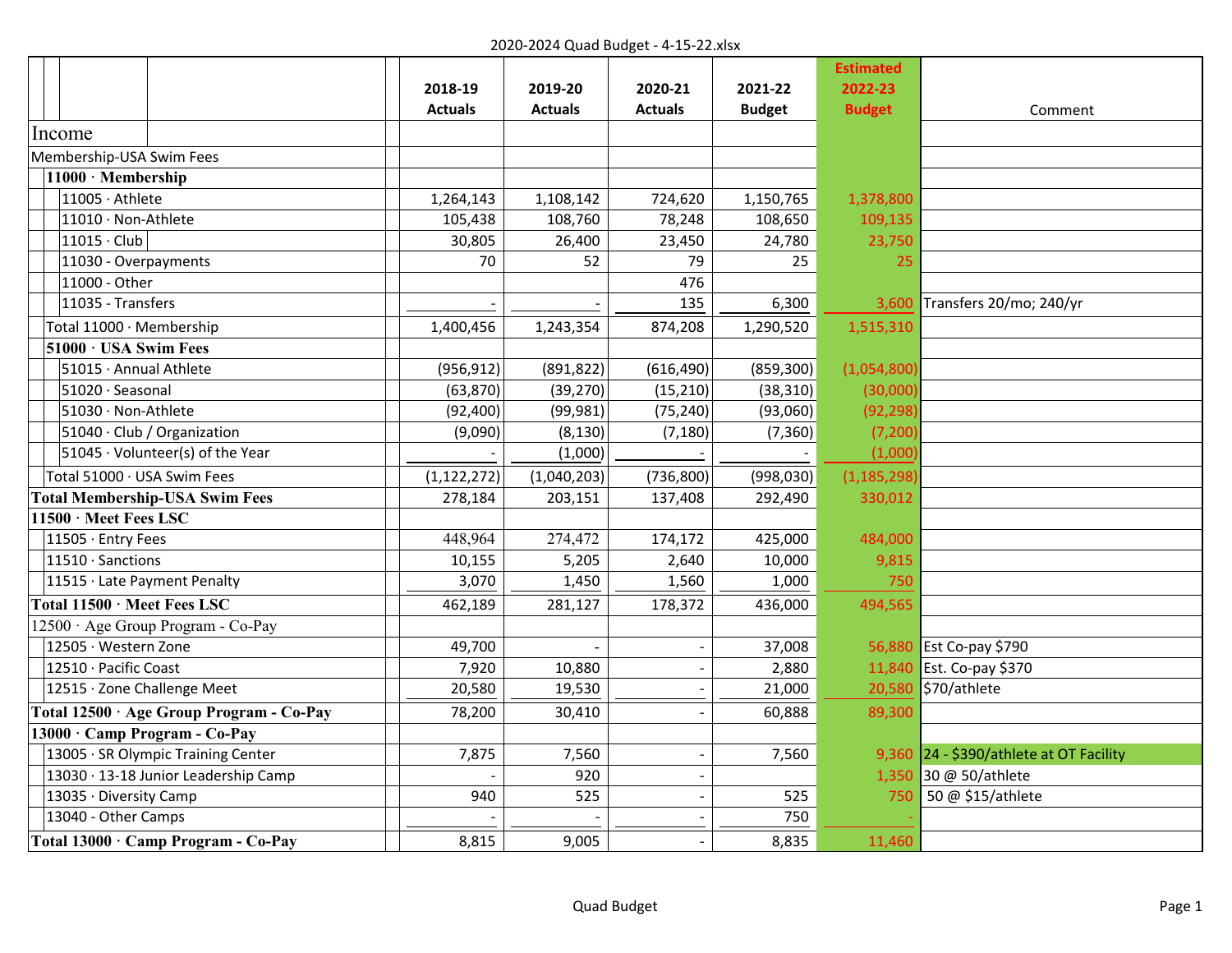|                                                    |                          |                          |                |                          | <b>Estimated</b> |                                  |
|----------------------------------------------------|--------------------------|--------------------------|----------------|--------------------------|------------------|----------------------------------|
|                                                    | 2018-19                  | 2019-20                  | 2020-21        | 2021-22                  | 2022-23          |                                  |
|                                                    | <b>Actuals</b>           | <b>Actuals</b>           | <b>Actuals</b> | <b>Budget</b>            | <b>Budget</b>    | Comment                          |
| 14000 · Marketing Income                           |                          |                          |                |                          |                  |                                  |
| 14035 · Website Ads                                | 1,100                    | 550                      | 400            | 500                      | 1,200            |                                  |
| Total 14000 · Marketing Income                     | 1,100                    | 550                      | 400            | 500                      | 1,200            |                                  |
| 14520 - Special Events Income                      |                          |                          |                |                          |                  | Dependant upon Fundraising plans |
| <b>Total - 14520 - Special Event Income</b>        | $\overline{\phantom{a}}$ | $\overline{\phantom{a}}$ | 22,164         | $\overline{\phantom{a}}$ |                  |                                  |
| 14550 - Special Event Expenses                     |                          |                          |                |                          |                  |                                  |
| <b>Total 14550 - Special Event Expenses</b>        | $\blacksquare$           | $\overline{\phantom{a}}$ | (9,321)        | $\overline{\phantom{0}}$ |                  |                                  |
| <b>Total 14500 - Special Events</b>                | L,                       |                          | 12,843         |                          |                  |                                  |
| 15000 - Merchandise Sales                          |                          |                          |                |                          |                  |                                  |
| 15200 - Officials Apparel Sales                    | 4,222                    | 3,888                    | 779            | 2,940                    | 3,500            |                                  |
| 15300 - A Medal Sales                              | 1,621                    | 2,968                    |                | 2,379                    | 2,500            |                                  |
| 15000- Other Merchandise sales                     |                          |                          |                |                          |                  |                                  |
| <b>Total 15000 Merchandise Sales</b>               | 5,842                    | 6,855                    | 779            | 5,319                    | 6,000            |                                  |
| 16000 · Other Income                               |                          |                          |                |                          |                  |                                  |
| 16005 · Meet Reg Surcharge                         | 4,548                    | 3,714                    | 1,167          | 4,500                    | 4,500            |                                  |
| 16006 · Meet Reg Rebate                            | (4, 108)                 | (3, 264)                 | (837)          | (4, 100)                 | (4,000)          |                                  |
| 16010 · Awards Banquet                             | 3,962                    | 2,775                    |                |                          | 2,625            | adults \$25, 7-18 \$15           |
| $16040 \cdot$ Fines                                | 200                      |                          |                |                          | 100              | No Show at P/F Meet              |
| 16050 · Contributions                              | 7,840                    | 35,718                   | 55,890         | 500                      |                  |                                  |
| 16055 - Restricted Contributions                   |                          | 27,500                   |                |                          |                  |                                  |
| 16060 · Returned Check Fee                         |                          | 75                       | 25             | 50                       | 50               |                                  |
| 16085 - Equipment Rental                           | 525                      | 240                      | 30             |                          | 120              |                                  |
| 16100 - Misc. Income                               | 5,834                    |                          |                |                          |                  |                                  |
| Total 16000 · Other Income                         | 18,801                   | 66,759                   | 56,275         | 950                      | 3,395            |                                  |
| 17001 · Interest Income                            | 152                      | 60                       | 26             | 25                       | 25               |                                  |
| 18001 · Point Redemption from CC                   | 4,590                    | 3,530                    | 460            | 1,000                    | 1,600            |                                  |
| <b>Total Income</b>                                | 1,003,563                | 601,447                  | 386,562        | 806,007                  | 937,557          |                                  |
| 40002 - Merchndise Cost of Goods Sold              |                          |                          |                |                          |                  |                                  |
| 40201 - Officials COGS                             | 5,142                    | 3,837                    | 794            | 3,000                    | 3,675            |                                  |
| 40301 - A Medals COGS                              | 2,253                    | 4,134                    |                | 2,481                    | 2,750            |                                  |
| <b>Total 40000 - Merchndise Cost of Goods Sold</b> | 7,395                    | 7,971                    | 794            | 5,481                    | 6,425            |                                  |
| <b>Gross Profit</b>                                | 996,168                  | 593,475                  | 385,768        | 800,526                  | 931,132          |                                  |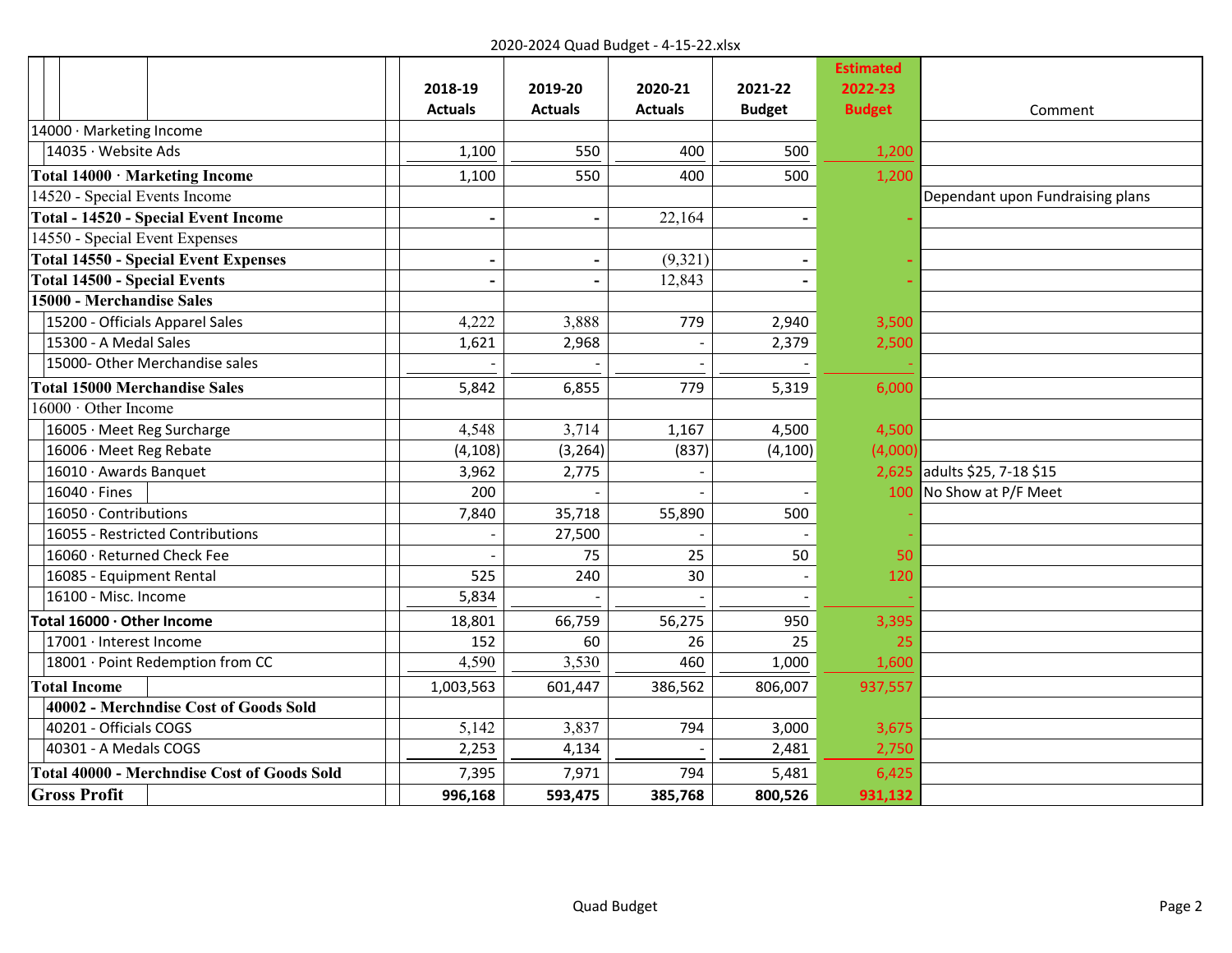|                                                  |                |                |                |               | <b>Estimated</b> |                                       |
|--------------------------------------------------|----------------|----------------|----------------|---------------|------------------|---------------------------------------|
|                                                  | 2018-19        | 2019-20        | 2020-21        | 2021-22       | 2022-23          |                                       |
|                                                  | <b>Actuals</b> | <b>Actuals</b> | <b>Actuals</b> | <b>Budget</b> | <b>Budget</b>    | Comment                               |
| Expense                                          |                |                |                |               |                  |                                       |
| 52000 · National/Senior Program                  |                |                |                |               |                  |                                       |
| 52015 · Sr. - Pro Swim Series/Others             | 15,900         | 1,800          | 1,500          | 6,000         |                  | 3,000 \$300 stipend                   |
| 52020 · Sr. National Champs                      | 7,500          | 6,750          | 6,500          | 6,300         |                  | $9,100$ \$300 stipend + \$400 airfare |
| 52035 · Jr. - Champ Meets                        | 66,625         | 30,000         | 11,100         | 36,000        |                  | 69,000 \$300 stipend + \$300 airfare  |
| 52040 · Open Water Programs                      |                |                | 300            | 300           |                  | 700 \$300 stipend + \$400 airfare     |
| 52060 · Club-Coach Travel                        | 15,450         | 8,850          | 11,075         | 15,000        |                  | 19,290 Stipend or airfare             |
| 52070 · Club Development/Education               | 17,588         | 19,639         |                | 5,000         |                  | 7,000 Coach Clinic                    |
| 52095 · Sectionals                               | 38,850         | 29,200         | 27,900         | 43,500        |                  | 83,500 8 @ \$200 8 @ \$100            |
| 52100 · Futures Meet                             | 24,150         |                | 19,800         | 21,000        | 15,000           | \$300/athlete                         |
| Total 52000 · National/Senior Program            | 186,063        | 96,239         | 78,175         | 133,100       | 206,590          |                                       |
| 54000 · Age Group Programs                       |                |                |                |               |                  |                                       |
| 54010 · Pac Coast All Star Meet                  | 14,373         | 18,511         |                | 16,345        | 21,981           | Location: Washington?                 |
| 54015 · Western Zone Meet                        | 104,899        | 1,292          |                | 74,005        | 106,955          | Location: Boise, Idaho                |
| 54025 · JO Meet Subsidy                          |                |                |                | 5,000         | 5,000            |                                       |
| 54150 · Zone Challenge Meet-Host Zone            | 5,000          | 3,001          |                | 5,000         | 5,000            |                                       |
| 54200 · Zone Challenge Meet (ZAM)                | 40,907         | 41,013         |                | 43,000        | 49,209           |                                       |
| Total 54000 · Age Group Programs                 | 165,179        | 63,817         |                | 143,350       | 188,145          |                                       |
| 54500 · Camp Program                             |                |                |                |               |                  |                                       |
| 54510 · SR Olympic Training Center               | 22,027         | 21,637         |                | 22,000        | 23,707           |                                       |
| 54535 · 13-18 Jr. Leadership Camp                |                | 861            |                |               | 3,700            |                                       |
| 54550 · Diversity Camp                           | 5,298          | 2,637          |                | 2,000         | 3,000            |                                       |
| 54560 - Other Camp                               |                |                |                | 5,000         |                  | LSC Select Camp with USA Swimming     |
| Total 54500 · Camp Program                       | 27,325         | 25,135         |                | 29,000        | 30,407           |                                       |
| 55000 · Disability Diversity, Equity & Inclusion |                |                |                |               |                  |                                       |
| 54610 - Disability Travel                        |                |                |                | 300           | 600              |                                       |
| 55100 · Diversity Program Grants                 | 23,375         | 14,980         | 16,000         | 12,500        | 20,000           |                                       |
| 55150 - MEFAP Sponsorship                        | 7,543          | 16,082         | 1,443          | 10,085        | 8,000            |                                       |
| 55200 · Awareness Fund                           | 2,582          | 1,110          |                | 625           | 250              |                                       |
| 55250 - Marketing                                |                |                |                |               | 600              |                                       |
| 55400 - WZ Diversity Camp                        | 1,825          | 1,521          | 285            | 2,954         | 3,150            |                                       |
| Total 55000 . Disability and Diversity           | 35,376         | 33,693         | 17,728         | 26,464        | 32,600           |                                       |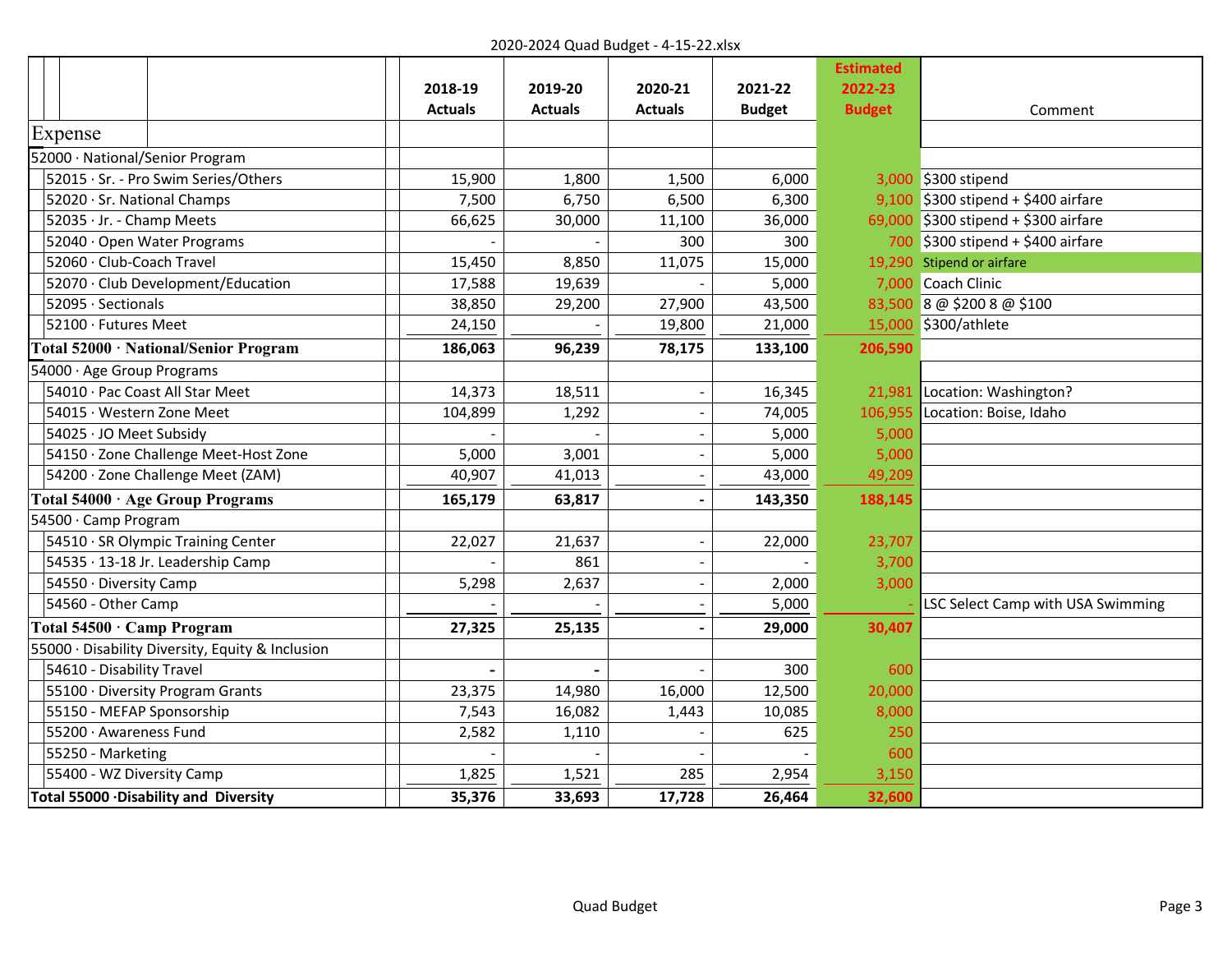|                                                |                |                |                |                | <b>Estimated</b> |                                   |
|------------------------------------------------|----------------|----------------|----------------|----------------|------------------|-----------------------------------|
|                                                | 2018-19        | 2019-20        | 2020-21        | 2021-22        | 2022-23          |                                   |
|                                                | <b>Actuals</b> | <b>Actuals</b> | <b>Actuals</b> | <b>Budget</b>  | <b>Budget</b>    | Comment                           |
| 55500 · Events                                 |                |                |                |                |                  |                                   |
| 55502 - JO Awards                              |                |                |                | 9,000          | 8.250            | Full Awards \$3K/meet             |
| 55502 - Bag Tags                               | 10,811         | 8,962          | 363            | 3,600          | 3,600            | For all JO meets                  |
| Total 55502 - JO Awards                        | 10,811         | 8,962          | 363            | 12,600         | 11,850           |                                   |
| 55502B - FW Awards                             | 6,868          | 5,484          |                | 6,000          | 8,500            |                                   |
| 55508E - Swag, Tags & Other                    | 13,117         |                |                | 4,000          |                  | 4,000 FW Bag Tags                 |
| Total 55508 - Pacific Hosted Meets             | 154,648        | (9, 413)       | 10,000         | 10,000         | 12,500           |                                   |
| 55510 - Annual Awards Banquet                  |                |                |                |                |                  |                                   |
| 55515 · Banquet - Venue & Food                 | 15,122         | 12,117         |                |                |                  | 13,525 250 people                 |
| 55520 · Awards & Programs                      | 4,602          | 4,035          |                | 2,000          | 4,500            | Awards, Invites, Programs         |
| 55521 - Awards Banquet - Professional Services | 500            | 7,800          |                |                | 500              | Photographer                      |
| Total 55500 $\cdot$ Events                     | 185,682        | 23,501         | 10,363         | 24,600         | 42,875           |                                   |
| 56000 · Chairman                               |                |                |                |                |                  |                                   |
| 56030 · Contingency                            | 3,480          |                | 41             | 500            | 500              |                                   |
| 56075 · Travel Expenses                        |                | 50             | $\blacksquare$ |                | 300              |                                   |
| 56200 · Legal Council                          | 5,772          | 3,000          |                |                |                  |                                   |
| Total 56000 · Chairman                         | 9,252          | 3,050          | 41             | 500            | 800              |                                   |
| 57000 · Treasurer                              |                |                |                |                |                  |                                   |
| 57200 · Fees-Filing                            | 186            | 160            | 97             | 160            | 160              |                                   |
| 57300 · Fees-Accounting & Audit                | 31,933         | 37,903         | 26,991         | 30,700         | 30,700           | Outside Accountant & Annual Audit |
| 57400 - Consulting Services                    |                | 300            | 3,600          | 3,600          |                  | <b>Guardian HR</b>                |
| 57500 · Bank Service Charges                   | 916            | 1,411          | 529            | 700            | 750              |                                   |
| 57700 · Insurance                              | 755            | 1,067          | 1,105          | 1,105          | 1,150            | Equipment Insurance               |
| Total 57000 · Treasurer                        | 33,789         | 40,841         | 32,322         | 36,265         | 32,760           |                                   |
| 58000 · Officials                              |                |                |                |                |                  |                                   |
| 58300 · Supplies/Copying                       | 647            | 712            |                | 750            | 1,400            |                                   |
| 58400 · Rule Books                             | 2,354          | 2,001          |                | 2,000          | 2,300            |                                   |
| 58500 · Equipment                              | 836            | 1,054          |                |                | 1,900            |                                   |
| 58600 · Clinics                                | 30,828         | 26,614         |                | 300            | 18,000           | Virtual/Other                     |
| 58700 · Motivational(Recruit/Retain)           | 9,335          | 1,475          | 62             | 2,000          | 7,100            |                                   |
| 58800 · National Evaluators                    | 4,622          | 821            | $\sim$         | 2,000          | 3,800            |                                   |
| 58900 · Officials to National Meets            | 6,350          | 3,792          | $\sim$         | $\blacksquare$ | 5,000            |                                   |
| 58950 · Lodging for Officials                  | 8,367          | 939            |                |                | 8,000            |                                   |
| Total 58000 · Officials                        | 63,339         | 37,408         | 62             | 7,050          | 47,500           |                                   |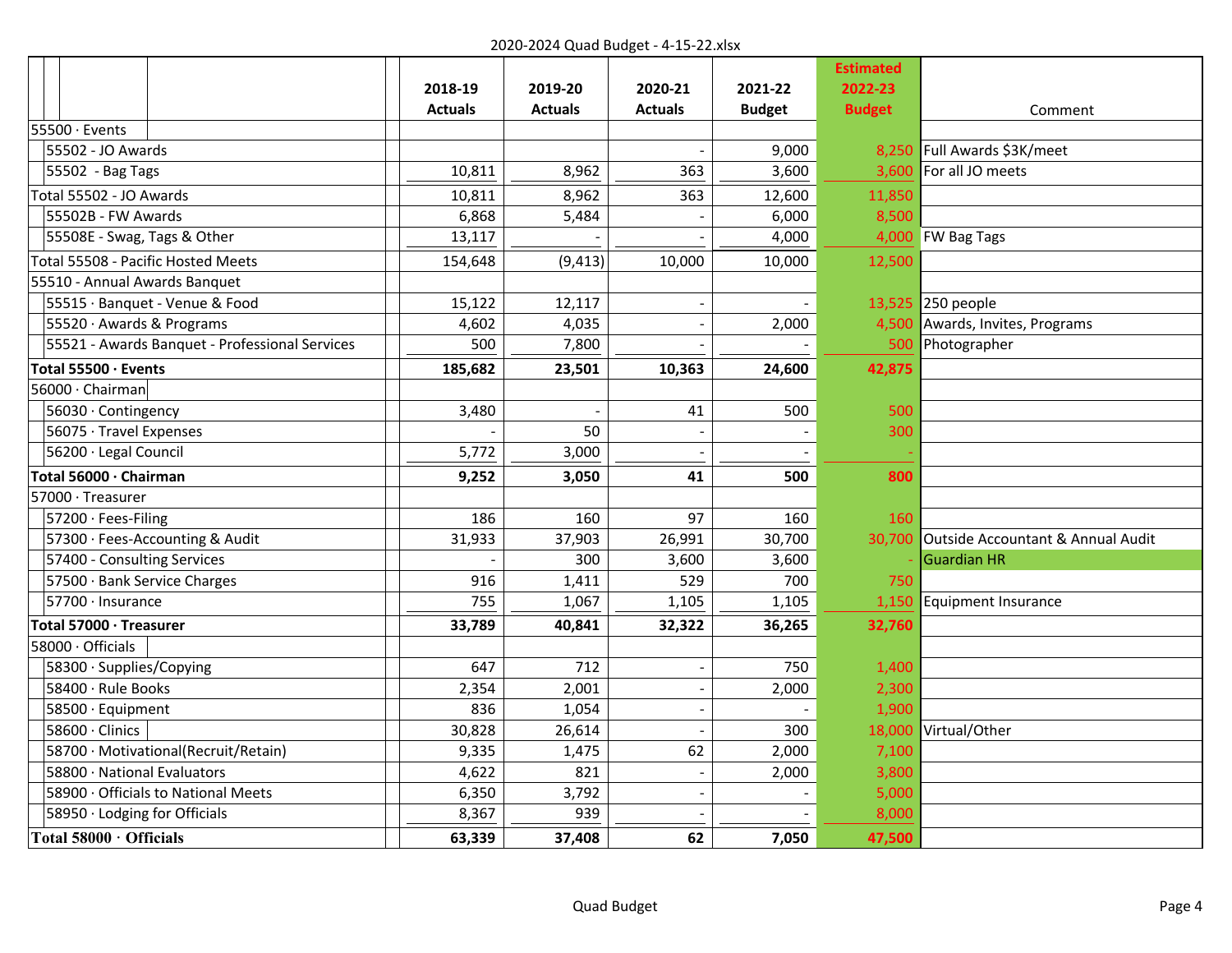|                                                       |                |                |                |                | <b>Estimated</b> |                                      |
|-------------------------------------------------------|----------------|----------------|----------------|----------------|------------------|--------------------------------------|
|                                                       | 2018-19        | 2019-20        | 2020-21        | 2021-22        | 2022-23          |                                      |
|                                                       | <b>Actuals</b> | <b>Actuals</b> | <b>Actuals</b> | <b>Budget</b>  | <b>Budget</b>    | Comment                              |
| 59000 · Volunteers                                    |                |                |                |                |                  |                                      |
| 59050 - Athlete Rep Programs                          |                | 5,274          | 1,635          | 4,000          | 7,500            | \$6000 Summit, other events \$1500   |
| 59100 · Officials Background Check                    | 170            |                | 36             |                | 36               |                                      |
| 59200 · Background Reimbursement                      | 1,652          | 372            |                | $\blacksquare$ |                  | Suspended, Zones will reimburse      |
|                                                       |                |                |                |                |                  | OTC (250), PAC (250), WZ (650), DDEI |
| 59300 · Event Per Diem Allowance                      | 4,558          | 1,850          |                | 4,300          | 14,050           | $(150)$ , LC $(150)$                 |
| 59400 · Seminars / Clinics                            | 3,074          |                |                | 2,000          | 3,000            |                                      |
| 59450 - Safe Sport Program                            | 1,361          | 455            |                | 1,000          | 1,000            |                                      |
| 59500 · Meetings                                      |                |                |                |                |                  |                                      |
| 59505 · Board of Directors                            | 1,581          | 821            |                |                |                  | <b>Virtual Meetings</b>              |
| 59510 · House of Delegates                            | 5,751          | 3,524          |                | 3,000          | 5.000            | Oct (Hybrid) May (In person?)        |
| 59515 · Z4 HOD/BOD Attendance                         | 779            | 472            |                |                |                  | Not Needed if Meetings are Virtual   |
| 60200 · USAS Convention/USA Swimming Business Meeting |                |                |                |                |                  |                                      |
| $60205 \cdot Delegates$                               | 19,335         | 19,055         |                | 5,000          |                  | 19,200 \$1,200 per delegate (7+9)    |
| $60215 \cdot$ Athletes                                | 2,194          | 3,479          |                | 2,000          | 6,000            | \$1,200 per athlete delegate $(2+3)$ |
| Total 59000 · Volunteers                              | 40,455         | 35,302         | 1,671          | 21,300         | 55,786           |                                      |
| 62000 · Marketing                                     |                |                |                |                |                  |                                      |
| 62100 · Web Site/Internet                             | 1,275          | 1,123          | 1,227          | 1,670          | 1,600            | WSD & Annual Fees                    |
| Total 62000 · Marketing                               | 1,275          | 1,123          | 1,227          | 1,670          | 1,600            |                                      |
| 63000 · Office Expenses                               |                |                |                |                |                  |                                      |
| 63100 · Telephone & Internet                          | 2,298          | 1,960          | 1,652          | 1,632          | 1,632            |                                      |
| 63150 · Conference Call Services                      | 2,227          | 2,113          | 398            | 610            | 750              | Zoom                                 |
| $63300 \cdot$ Postage                                 | 544            | 458            | 212            | 500            | 720              |                                      |
| 63400 · Supplies/Copying                              | 1,945          | 3,799          | 355            | 1,000          | 1,300            |                                      |
| 63450 · Donations to other organization               |                |                |                |                |                  |                                      |
| $63500 \cdot$ Mileage                                 | 85             |                | 148            | 150            | 300              |                                      |
| 63600 · Repair & Maintenance                          | 213            | 167            |                | 150            | 150              |                                      |
| 63625 · Office Equipment Purchases                    | 273            | 1,433          |                | 1,500          |                  | 1,500 New Treasurer?                 |
| 63675 · Software Purchases                            | 2,217          | 2,329          | 1,726          | 1,659          | 1,909            | New fee increase                     |
| 63700 · Storage Rental                                | 6,011          | 6,486          | 5,769          | 5,772          | 4,720            | Storage/PO Box/Dropbox               |
| 63800 · Office Space                                  | 15,551         | 16,448         | 1,853          |                |                  |                                      |
| 63850 · Staff Meetings                                | 163            | 214            |                |                |                  |                                      |
| Total 63000 · Office Expenses                         | 31,527         | 35,406         | 12,114         | 12,973         | 12,981           |                                      |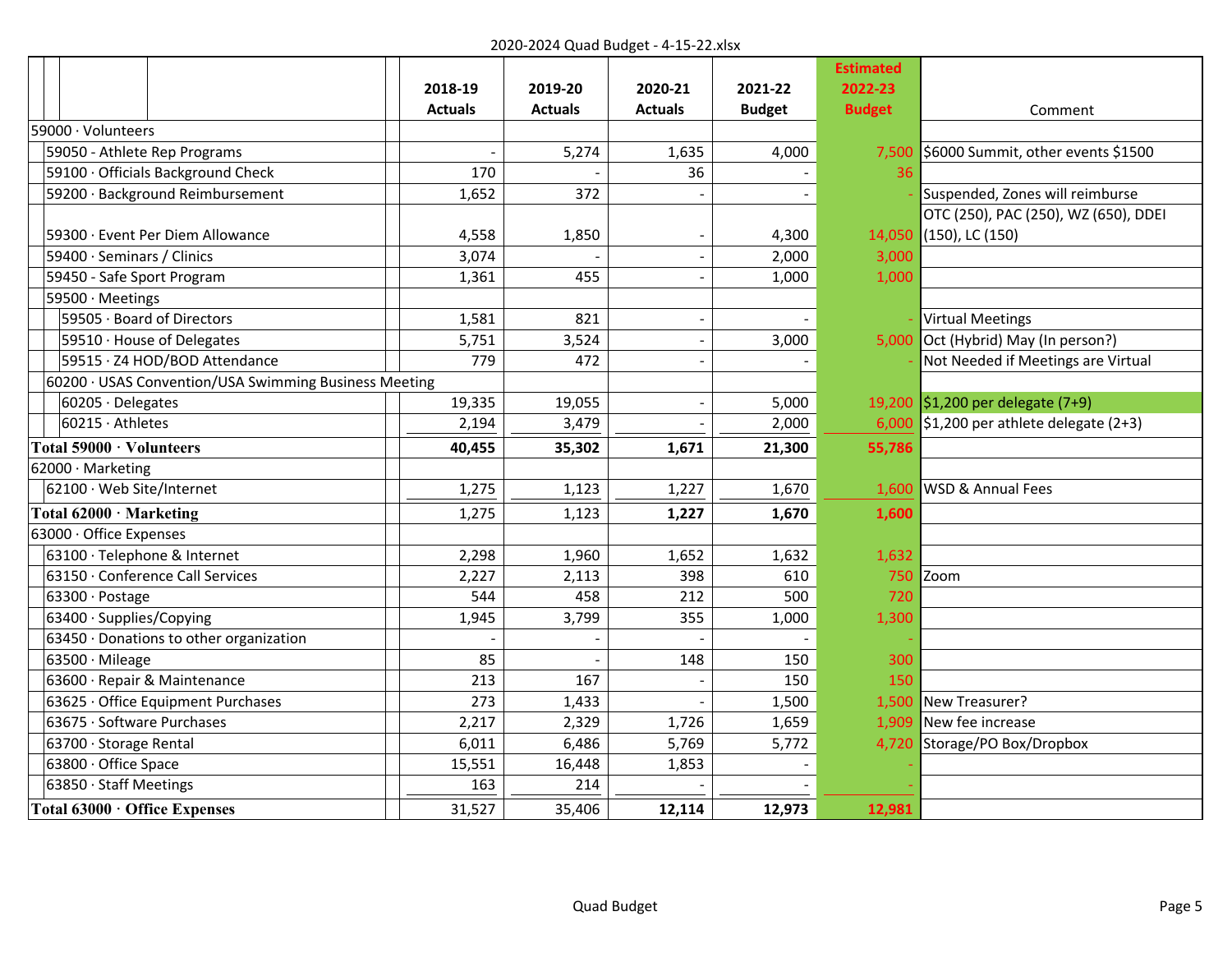|                                         |                |                |                |               | <b>Estimated</b> |                                |
|-----------------------------------------|----------------|----------------|----------------|---------------|------------------|--------------------------------|
|                                         | 2018-19        | 2019-20        | 2020-21        | 2021-22       | 2022-23          |                                |
|                                         | <b>Actuals</b> | <b>Actuals</b> | <b>Actuals</b> | <b>Budget</b> | <b>Budget</b>    | Comment                        |
| 70000 · Staff Expenses                  |                |                |                |               |                  |                                |
| 70105 · Salary & Wages                  | 244,470        | 246,420        | 211,230        | 213,664       | 233,670          |                                |
| 70110 · Employer Taxes                  | 19,665         | 19,613         | 16,635         | 16,996        | 21,056           |                                |
| 70112 · Workers Comp Expense            | 1,946          | 1,351          | 1,442          | 1,442         | 1,442            |                                |
| 70115 · PTO Expense                     | 162            | 4,096          | (764)          | 1,404         | 574              |                                |
| 70150 · Payroll Processing              | 1,640          | 1,613          | 1,558          | 1,563         | 1,580            |                                |
| 66000 · Payroll Expenses                | (0)            | $\Omega$       |                |               |                  |                                |
| Total 70000 · Staff Expenses            | 267,884        | 273,094        | 230,101        | 235,069       | 258,322          |                                |
| 70200 · Contractors                     |                |                |                |               |                  |                                |
| 70215 - Other Professional Services     | 9,300          |                |                |               | 44,000           | 1100 Hours at \$40/hour        |
| Total 70200 · Contractors               | 9,300          |                |                |               | 44,000           |                                |
| 75000 - Miscellaneous                   | 590            |                |                |               |                  |                                |
| <b>Total Expenses</b>                   | 1,056,446      | 668,609        | 383,804        | 671,341       | 954,366          |                                |
| <b>Total Income (Gross Profit)</b>      | 996,168        | 593,475        | 385,768        | 800,526       | 931,132          | Adjusted Net Ordinary Income   |
| <b>Net Ordinary Income</b>              | (60, 278)      | (75, 133)      | 1,964          | 129,185       |                  | $(23, 234)$ -\$16,834          |
|                                         |                |                |                |               |                  | \$6,400 from Restricted Assets |
| <b>Program Funding from Investments</b> |                |                |                |               |                  |                                |
| 86000 · Wells Fargo Investment Fee      | (31,074)       | (31, 215)      | (33, 798)      | (32,000)      |                  |                                |
| 87000 · Foreign Tax Withholding WF Inv  | (950)          | (831)          |                | (900)         |                  |                                |
| 89500 - Interest on PCL                 |                |                | 15,608         | 15,960        | 15,960           |                                |
| 89501 - PCL Savings/payoff              |                |                |                | 50,000        | 100,000          | Paid off by Aug 2025 or 2026   |
|                                         |                |                |                |               |                  |                                |
| xxxxx - Covid Grants                    |                |                | 989,550        |               |                  |                                |
| 88000 - Pacific Swimming Grants         | 45,721         | 36,775         |                |               | 25,000           |                                |
| 88100 - Disaster Grants                 |                | 5,104          |                |               |                  | <b>Natural Disasters</b>       |
| 89000 - Trials Events                   |                |                | 14,013         |               |                  | <b>Trials</b>                  |
|                                         | 45,721         | 41,879         | 14,013         |               | 25,000           |                                |
|                                         |                |                |                |               |                  |                                |
|                                         |                |                |                |               |                  |                                |